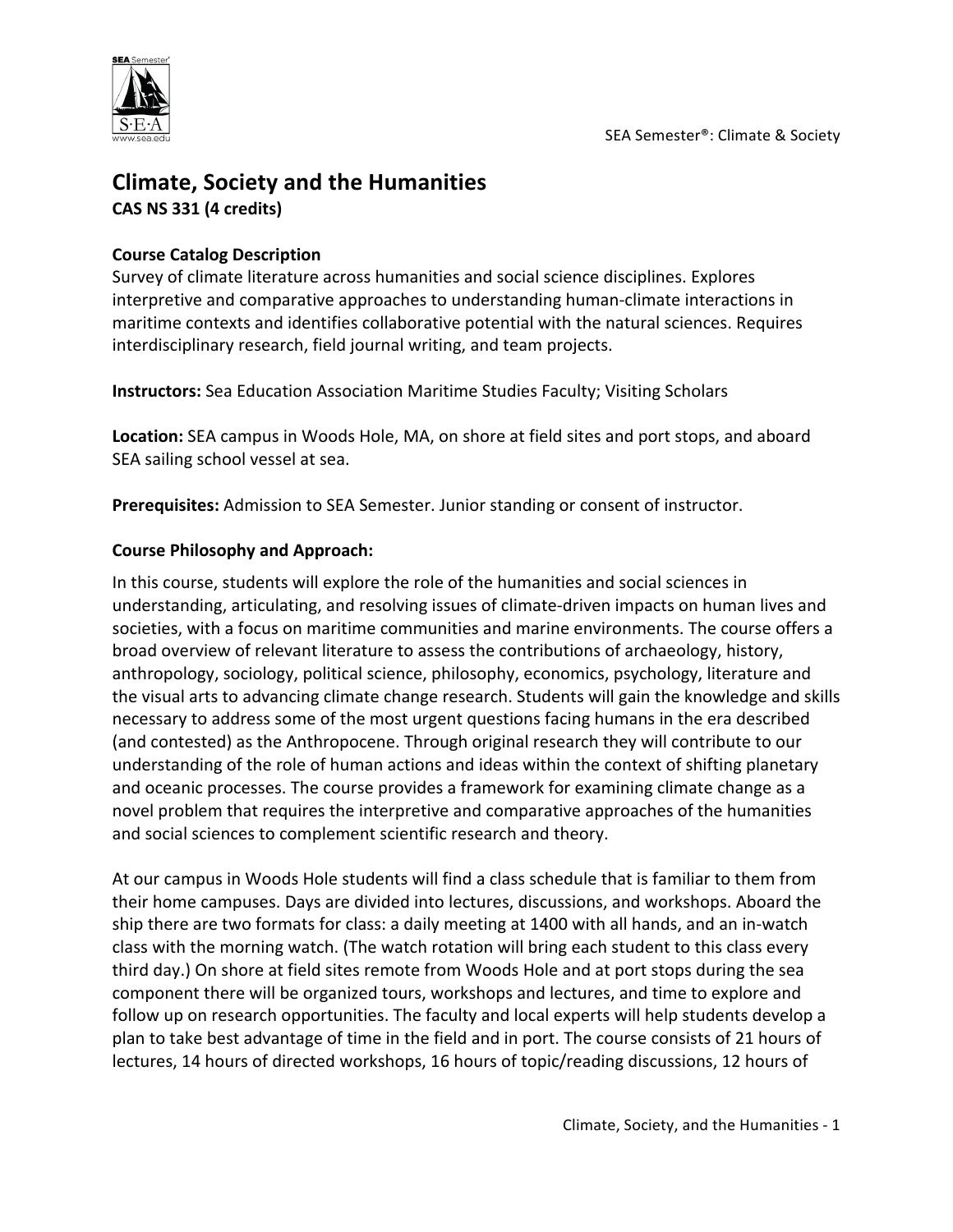

student presentations, 8 hours of field trips, and 4 hours of project development meetings with faculty and fellow students.

#### **Learning Objectives:**

- 1. Gain knowledge of emerging interpretive and comparative frameworks for understanding and communicating climate impacts on human lives and societies.
- 2. Learn to test new knowledge and skills against observations of land- and seascapes, the built environment, and the ideas and practices of local people.
- 3. Practice communication skills through oral presentations, both in the early stages of research where ideas are tested, and at the conclusion of a project, where a mastery of the material is demonstrated.
- 4. Contribute to our understanding of the human-environment relationship by exploring and advancing connections between the humanities and social sciences and the natural sciences.

## **Evaluation:**

| <b>Interdisciplinary Solutions Paper</b><br>(including Annotated Bibliography<br>and Literature Review) | 30% |
|---------------------------------------------------------------------------------------------------------|-----|
| Team Presentation 1 (On Shore)                                                                          | 10% |
| <b>Reading Response Paper</b>                                                                           | 10% |
| Team Presentation 2 (At Sea)                                                                            | 10% |
| Journal Entries and Presentation (At Sea)                                                               | 30% |
| <b>Class Participation</b>                                                                              | 10% |

#### **Assignments**:

#### Interdisciplinary Solutions Paper

Each student will select an academic discipline within the humanities and social sciences and produce a five-page "state of current research" literature review that summarizes the range of theories, ideas, and methodologies employed by the discipline in its exploration of climate change. For the first milestone, students will produce an annotated bibliography of five sources and submit it to the course instructor at the end of week two. The second milestone will be the five-page literature review, submitted to the instructor in week four.

The instructor will then place students into teams of two (or three if necessary), identifying pairs of students who selected different disciplines for their literature review. Each team will receive a list of climate-related issues (e.g., technological solutions to climate change, social dimensions of coastal resilience policy, resolving the Anthropocene boundary debate). For the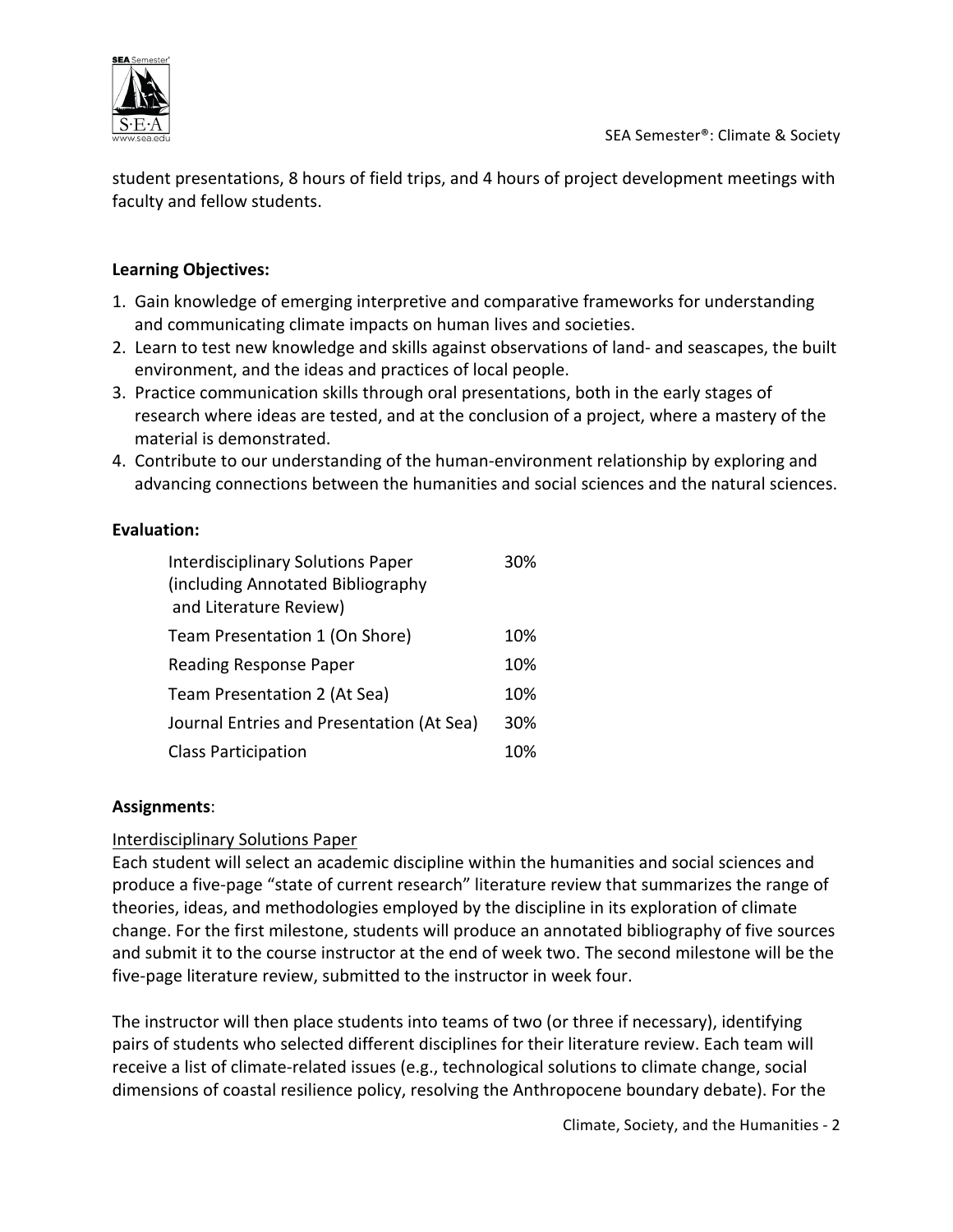

third milestone, each team will choose one issue from the list and develop a cross-disciplinary collaborative vision or "blueprint," recommending viable paths forward for climate change researchers in the represented disciplines. The five-page team paper is due at the end of week six. The annotated bibliography, five-page literature review, and five-page collaborative vision paper are each worth 10% of the final course grade.

## Team Presentation on Shore

Students will work in teams of two or three to develop and present a brief (12-15 minutes) inclass talk focused on the social and cultural impacts of climate change on human communities in the Pacific Islands or Atlantic/Caribbean regions. The objective of the assignment is to apply theories and ideas learned in class to analyses of contemporary climate change issues relevant to the program destination. Students will be graded as a team for organization and presentation, and for a two-page summary submitted to the course instructor. The instructor will guide students in the development of their topic and presentation strategies. Team Presentation 1 is worth 10% of the final course grade.

## Reading Response Paper

Each student will write a brief (600-700 words) response to a prompt provided by the course instructor, based on course readings. The reading response paper is worth 10% of the total course grade and is due at the end of week five.

#### Team Presentation at Sea

For the second presentation students will work in teams of two or three to develop and present a brief (12-15 minutes) talk aboard the ship. They will synthesize knowledge learned in the science-based *Oceans and Global Change* course with humanities-based approaches learned in this course and identify connections between scientific climate and oceanographic data and sociocultural and economic issues (e.g., ocean acidification and shellfishery production). The objective of the assignment is to identify concepts, language and methodologies that provide a space for interdisciplinary communication and collaborative research. Students will be graded as a team for organization and presentation, and for a two-page summary submitted to the course instructor. The instructor will provide a list of topics and will guide student teams in the development of their presentations. Team Presentation 2 is worth 10% of the final course grade.

## Journal Entries and Presentation

During the second shore component and at sea, students will keep a journal of their observations and reflections based on course content, field trips, and experiences. Each journal entry will consist of a title, 2-3 pages of text, and a summary describing their observations and reflections through a program-based perspective. Students will be expected to identify specific readings, discussions and other course materials that inform their writing. For each of the five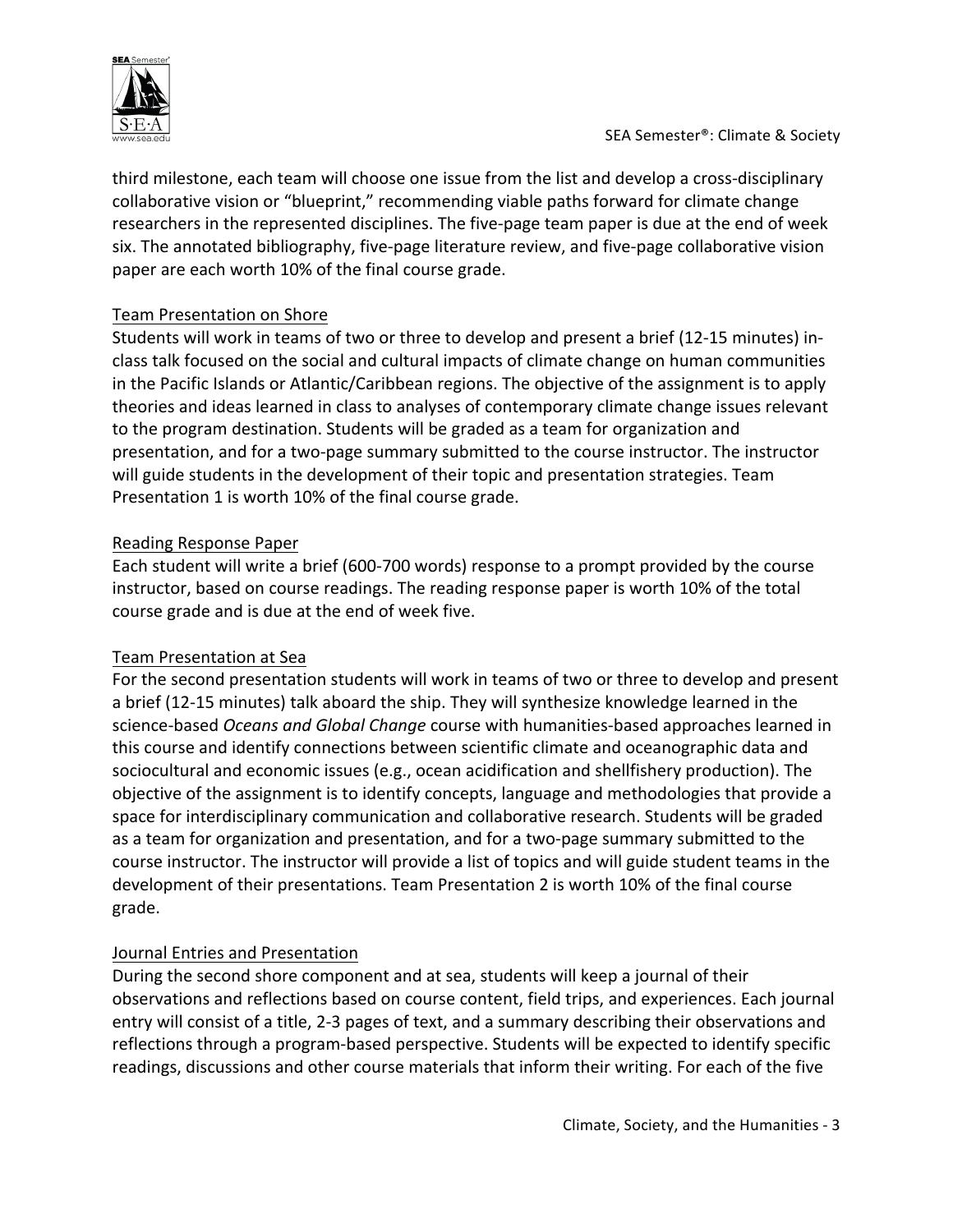

total entries, the course instructor will provide a writing prompt. Students will receive feedback on their first journal entries through a peer review process and input from the instructor.

In a class meeting at the end of the sea component, students will draw from their favorite journal entries to perform for the group. Performances may include reading, art displays, music, or other modes of creative expression that demonstrate the connections between climate change and human lives. Students will submit a one-page summary or script of their presentation. The instructor will read and grade the completed journal. The journal and presentation are worth 20% and 10% of the total course grade, respectively.

## **Expectations and Requirements:**

- Punctual attendance is required at every class meeting.
- Active participation in class discussion is expected.
- Late assignment submissions are not accepted.
- The policy on academic accuracy, quoted below, will be strictly followed in this class. The papers that you submit in this course are expected to be *your original work.* You must take care to distinguish your own ideas and knowledge from wording or substantive information that you derive from one of your sources. The term "sources" includes not only published primary and secondary material, but also information and opinions gained directly from other people and text that you cut and paste from any site on the Internet.

## The responsibility for learning the proper forms of citation lies with you.

Quotations must be placed properly within quotation marks and must be cited fully. In addition, all paraphrased material must be acknowledged completely. Whenever ideas or facts are derived from your reading and research, the sources must be indicated. (Harvard *Handbook for Students*, 305)

- Considerations for use of internet sources:
	- As you browse websites, assess their usefulness very critically. Who posted the information and why? Can you trust them to be correct? Authoritative? Unbiased? Your annotation should include the name of the author or organization originating any material that you reference. If you can't identify the source, don't use it!
- Please consult information in the SEA Student Handbook on Academic Integrity and direct any questions to SEA Semester faculty.

# **Required Readings:**

Adger, W. Neil, Jon Barnett, Katrina Brown, Nadine Marshall, and Karen O'Brien. Cultural dimensions of climate change impacts and adaptation. *Nature Climate Change* 3:112-17. 2013.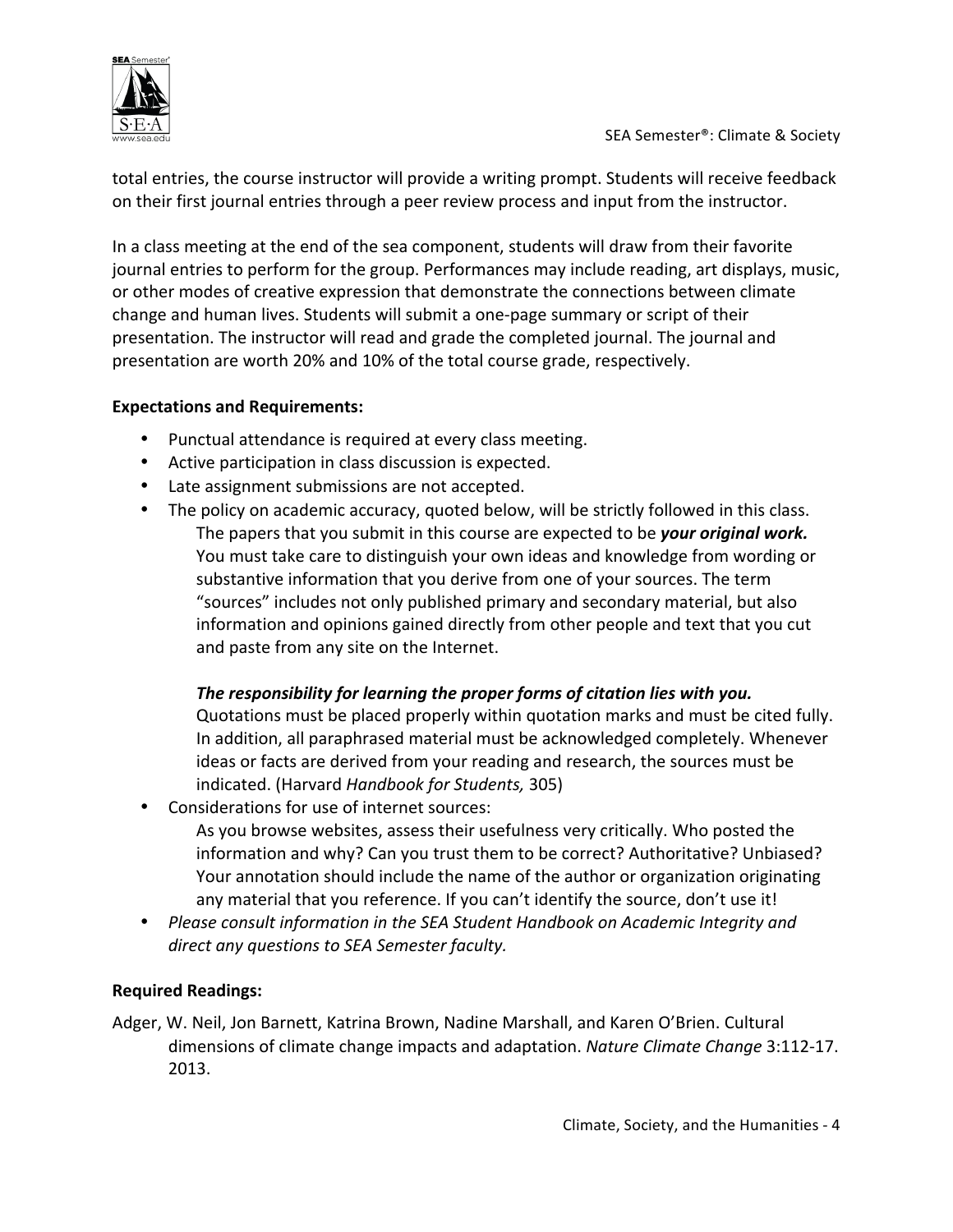

- Bacigalupi, Paolo. Shooting the Apocalypse. In: *Loosed Upon the World: The Saga Anthology of Climate Fiction*. John Joseph Adams, ed. pp. 1-24. New York: Saga Press. 2015.
- Brugnach, M., M. Craps, and A Dewulf. Including indigenous peoples in climate change mitigation: addressing issues of scale, knowledge and power. *Climatic Change* 140:19-32. 2017.
- Buck, Holly Jean. On the Possibilities of a Charming Anthropocene. Annals of the Association of *American Geographers* 105(2):369-377. 2015.
- Cresswell, T. Place. *International Encyclopedia of Human Geography*. N. Thrift & R. Kitchen, eds. Oxford: Elsevier 8:169-177. 2009.
- Dalby, Simon. The geopolitics of climate change. *Political Geography* 37:38-47. 2013.
- Donges, Jonathan F., Wolfgang Lucht, Finn Müller-Hansen, and Will Steffen. The technosphere in Earth System analysis: A coevolutionary perspective. The Anthropocene Review 4(1):23-33. 2017.
- Ellis, Erle. Involve social scientists in defining the Anthropocene. *Nature* 540:192-3. 8 December 2016.
- Erlandson, Jon M., and Todd J. Braje. Archaeology and the Anthropocene. Anthropocene 4:1-7. 2013.
- Gillard, Ross, Andrew Gouldson, Jouni Paavola, and James Van Alstine. Transformational responses to climate change: beyond a systems perspective of social change in mitigation and adaptation. WIREs Climate Change 7:251–265. 2016.
- Haff, P.K. Being human in the Anthropocene. The Anthropocene Review 4(2):103-109. 2017.
- Haff, Peter. Humans and technology in the Anthropocene: Six rules. *The Anthropocene Review* 1(2):126-136. 2014.

Hulme, Mike. Meet the humanities. Nature Climate Change 1:177-9. 2011.

Kaijser, Anna, and Annica Kronsell. Climate change through the lens of intersectionality. *Environmental Politics* 23(3):417-433. 2014.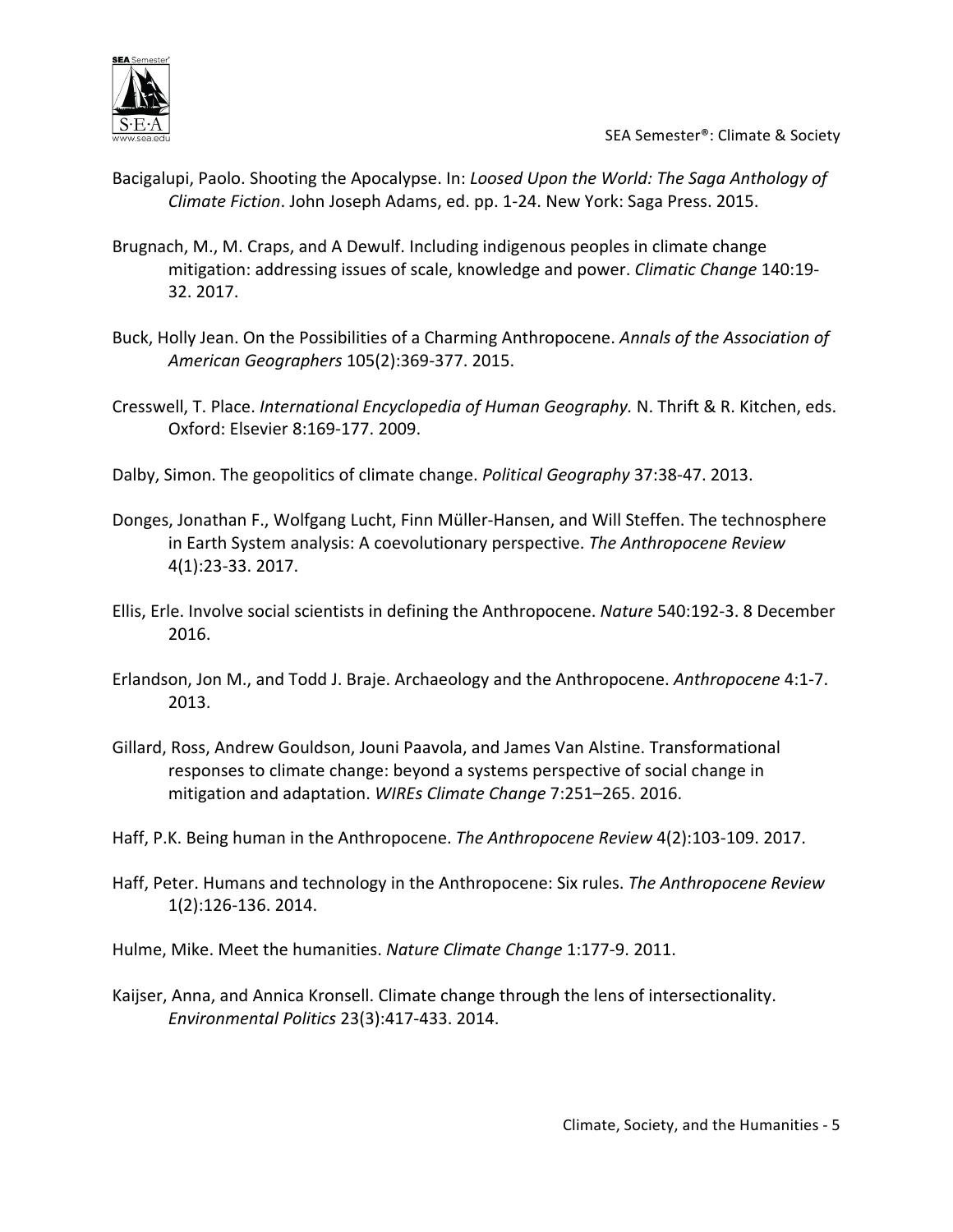

- Runciman, David. Optimism, Pessimism, and Fatalism. In *Nature, Action, and the Future:* Political Thought and the Environment. Katrina Forrester and Sophie Smith, eds. Pp. 202-220. Cambridge, UK: Cambridge University Press. 2018.
- Sayre, Nathan F. The Politics of the Anthropogenic. Annu. Rev. Anthropol. 41:57-70. 2012.
- Schmidt, Jeremy J., Peter G. Brown, and Christopher Orr. Ethics in the Anthropocene: A research agenda. The Anthropocene Review 3(3):188-200. 2016.
- Smith, Bruce D., and Melinda A. Zeder. The onset of the Anthropocene. Anthropocene 4:8-13. 2013.
- Sovacool, Benjamin K., Björn-Ola Linnér and Michael E. Goodsite. The political economy of climate adaptation. *Nature Climate Change* 5:616-618. 2015.
- Toivanen, T., K. Lummaa, A. Majava, P. Järvensivu, V. Lähde, T. Vaden, and J.T. Eronen. The many Anthropocenes: A transdisciplinary challenge for Anthropocene research. The *Anthropocene Review* 4(3):183–198. 2017.
- Wells, Jennifer, and Carolyn Merchant. Melting Ice: Climate Change and the Humanities. *Confluence* 14(2):13-27. 2009.
- Yusoff, Kathryn, and Jennifer Gabrys. Climate Change and the Imagination. WIRE's *Climate Change* DOI: 10.1002/wcc.117. 2011.

#### **Additional Readings:**

There will be additional region- and site-specific readings based on program destination.

#### **Course Calendar:**

| <b>Topic</b>                                                                             | <b>Readings/Assignments Due</b>                                       |  |
|------------------------------------------------------------------------------------------|-----------------------------------------------------------------------|--|
| Week 1 (4 hours) – on shore at SEA campus in Woods Hole                                  |                                                                       |  |
| <b>First shore component</b>                                                             | Readings: Hulme 2011; Haff 2017;<br>Wells & Merchant 2009; Ellis 2016 |  |
| <b>Lecture:</b> Introduction to the themes, readings, and<br>expectations for the course |                                                                       |  |
| <b>Lecture:</b> Climate change and human societies: an<br>introduction                   |                                                                       |  |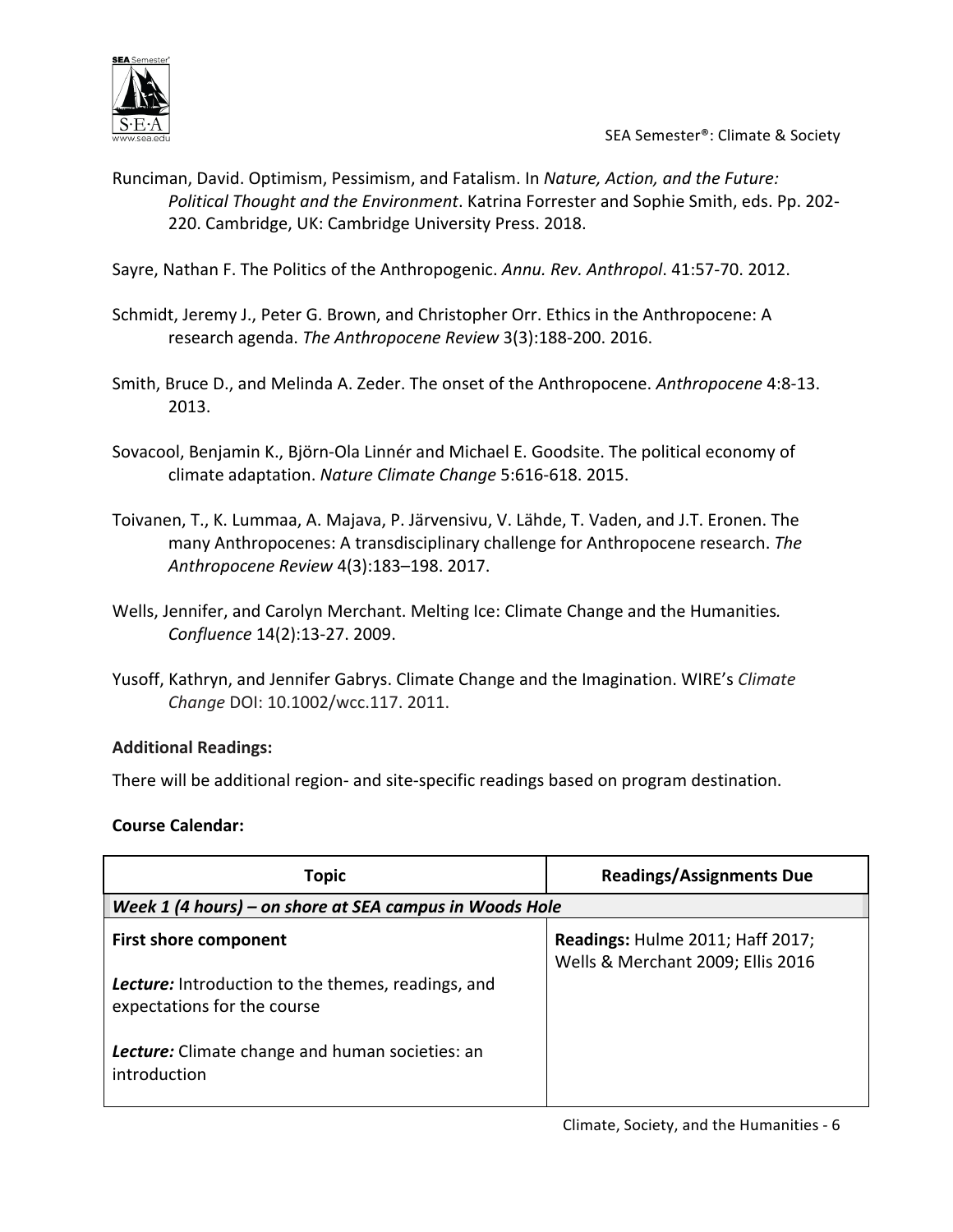

| <b>Project Development Meetings</b>                                        |                                                                                                    |  |  |
|----------------------------------------------------------------------------|----------------------------------------------------------------------------------------------------|--|--|
| Week 2 (5 hours) – on shore at SEA campus in Woods Hole                    |                                                                                                    |  |  |
| Lecture: Archaeological and historical perspectives on<br>the Anthropocene | Readings: Erlandson & Braje 2013;<br>Smith & Zeder 2013; Adger et al 2013;<br>Brugnach et al 2017. |  |  |
| <b>Lecture:</b> Indigenous peoples and the roots of resilience             | <b>Due: Annotated Bibliography</b>                                                                 |  |  |
| <b>Topic discussion:</b> Defining resilience and adaptation                |                                                                                                    |  |  |
| Week 3 (6 hours) - on shore at SEA campus in Woods Hole                    |                                                                                                    |  |  |
| Lecture: Geopolitics and the technosphere                                  | Readings: Dalby 2013; Haff 2014;<br>Donges et al 2017                                              |  |  |
| <b>Team Presentations 1</b>                                                |                                                                                                    |  |  |
| <b>Topic discussion:</b> Assessing global solutions                        | <b>Due:</b> Team presentation 1 summary                                                            |  |  |
| Week 4 (6 hours) – on shore at SEA campus in Woods Hole                    |                                                                                                    |  |  |
| <b>Lecture:</b> Climate change in literature, art and music                | Readings: Yusoff & Gabrys 2011;<br>Bacigalupi 2015; Buck 2015; Runciman                            |  |  |
| <b>Workshop:</b> Articulating climate change in time and<br>space          | 2018                                                                                               |  |  |
| <b>Topic discussion:</b> Ecotopias and dystopias                           | <b>Due: Literature Review</b>                                                                      |  |  |
| Week 5 (6 hours) - on shore at SEA campus in Woods Hole                    |                                                                                                    |  |  |
| <b>Lecture:</b> Systems approaches to human-climate<br>interactions        | Readings: Toivanen et al 2017; Gillard<br>et al 2016; Sayre 2012                                   |  |  |
| <b>Workshop:</b> Interdisciplinary strategies                              | Due: Reading response paper                                                                        |  |  |
| Topic discussion: Working with the natural sciences                        |                                                                                                    |  |  |
| Week 6 (7 hours) – on shore at SEA campus in Woods Hole                    |                                                                                                    |  |  |
| <b>Lecture:</b> Climate, ethics and power                                  | Reading: Schmidt et al 2016; Kaijser &<br>Kronsell 2014; Sovacool et al 2015                       |  |  |
| <b>Team project workshop</b>                                               |                                                                                                    |  |  |
| Topic discussion: Novel problems and hidden voices                         | <b>Due: Interdisciplinary Solutions Paper</b>                                                      |  |  |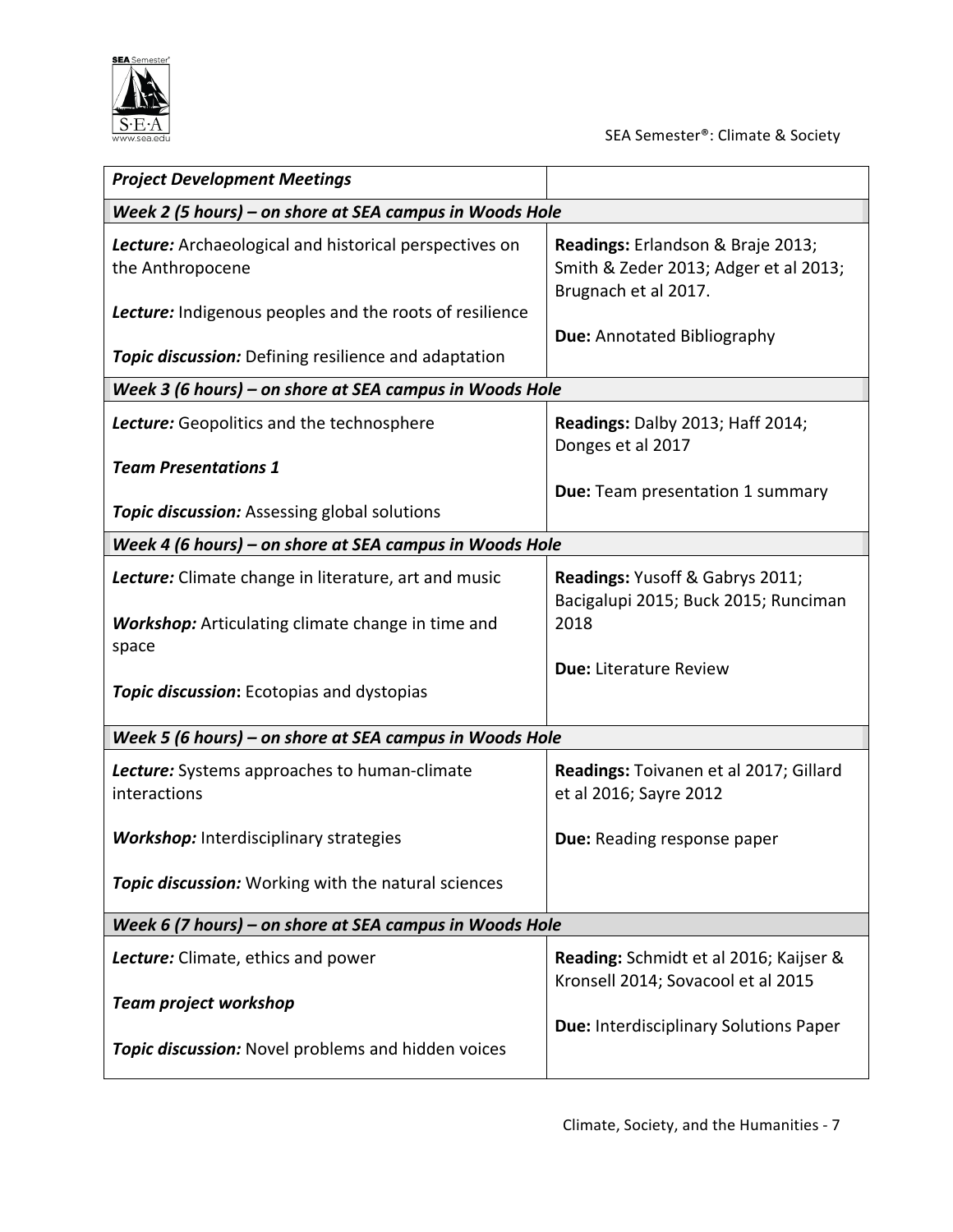

| Week 7 (10 hours) – on shore in New Zealand                                                                                                                                               |                                                                                                                                           |  |
|-------------------------------------------------------------------------------------------------------------------------------------------------------------------------------------------|-------------------------------------------------------------------------------------------------------------------------------------------|--|
| Second shore component<br>Lectures by course instructors at each of three field<br>sites; Climate Change and Sense of Place workshop;<br>Journal writing seminar and peer review session. | Readings: Cresswell 2009; site-specific<br>readings to supplement second shore<br>component lectures and guide Sense of<br>Place workshop |  |
|                                                                                                                                                                                           | Due: Journal Entry 1                                                                                                                      |  |

| Week 8 (5 hours) – at sea                          |                                                                                       |  |
|----------------------------------------------------|---------------------------------------------------------------------------------------|--|
| Sea component                                      | Readings: Site-specific readings to guide<br>at-sea reading discussions and port stop |  |
| <b>Port Stop Field Trip</b>                        | activities                                                                            |  |
| <b>Project Development Meetings</b>                | Due: Journal Entry 2                                                                  |  |
| Week $9$ (4 hours) – at sea                        |                                                                                       |  |
| Lecture: Climate change and conservation           | <b>Readings:</b> Site-specific readings to<br>supplement lecture and guide at-sea     |  |
| <b>Project Development Meetings</b>                | reading discussions                                                                   |  |
| <b>Small group discussions of readings</b>         | Due: Journal Entry 3                                                                  |  |
| Week 10 (6 hours) – at sea                         |                                                                                       |  |
| Lecture: Maritime literature in the Anthropocene 1 | <b>Readings:</b> Site-specific readings to<br>supplement lecture and guide at-sea     |  |
| <b>Project Development Meetings</b>                | reading discussions                                                                   |  |
| <b>Workshop:</b> Team presentations                | Due: Journal Entry 4                                                                  |  |
| <b>Small group discussions of readings</b>         |                                                                                       |  |
| Week 11 (8 hours) - at sea                         |                                                                                       |  |
| Lecture: Maritime literature in the Anthropocene 2 | <b>Readings:</b> Site-specific readings to<br>supplement lecture and guide at-sea     |  |
| <b>Port Stop Field Trip</b>                        | reading discussions                                                                   |  |
| <b>Team Presentations 2</b>                        | Due: Journal Entry 5; Team<br>Presentation 2 and Summary                              |  |

Climate, Society, and the Humanities - 8